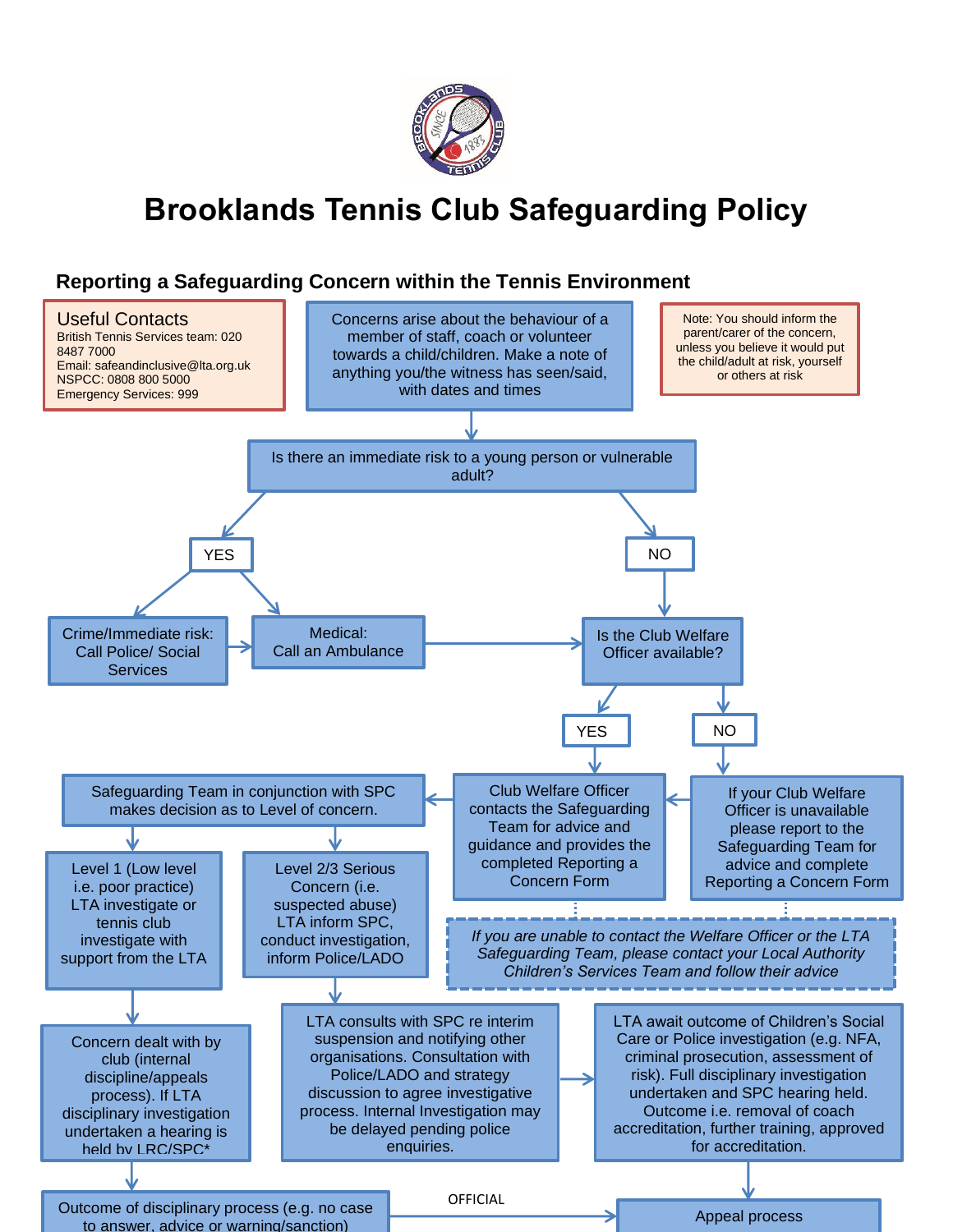## **Safeguarding Policy**

### **1. Policy statement**

Brooklands Tennis Club is committed to prioritising the well-being of all children and adults at risk, promoting safeguarding in our club at all times, including all programmes and events we run. This Policy strives to minimise risk, deliver a positive tennis experience for everyone and respond appropriately to all safeguarding concerns/disclosures.

### **2. Use of terminology**

**Child:** a person under the age of eighteen years.

Note that some legislation in Scotland defines a child as a person under sixteen years old. However, where there is any safeguarding concern, anyone under the age of 18 is regarded as a child unless advised otherwise by the LTA Safeguarding Team.

**Adult at risk of abuse or neglect:** a person aged eighteen years or over who is, or may be, in need of community care services by reason of disability, age or illness; and is, or may be, unable to take care of, or unable to protect him or herself against abuse or neglect.

**Safeguarding children:** protecting children from abuse and neglect, preventing the impairment of children's health or development, ensuring that they grow up in circumstances consistent with the provision of safe and effective care, and taking action to enable all children to have the best life chances.

**Safeguarding adults at risk:** protecting adults from abuse and/or neglect. Enabling adults to maintain control over their lives and make informed choices without coercion. Empowering adults at risk, consulting them before taking action, unless someone lacks the capacity to make a decision, or their mental health poses a risk to their own or someone else's safety, in which case, always acting in his or her best interests.

*(See appendix A for full glossary of terms)*.

### **3. Scope**

This Policy is applicable to volunteers, committee members, coaches and club members. It is in line with national legislation and applicable across the UK.

Guidance on implementing the policy is outlined in the following documents:

• *Safe and Inclusive British Tennis toolkit*

Advice, guidance and support is available from the LTA Safeguarding Team.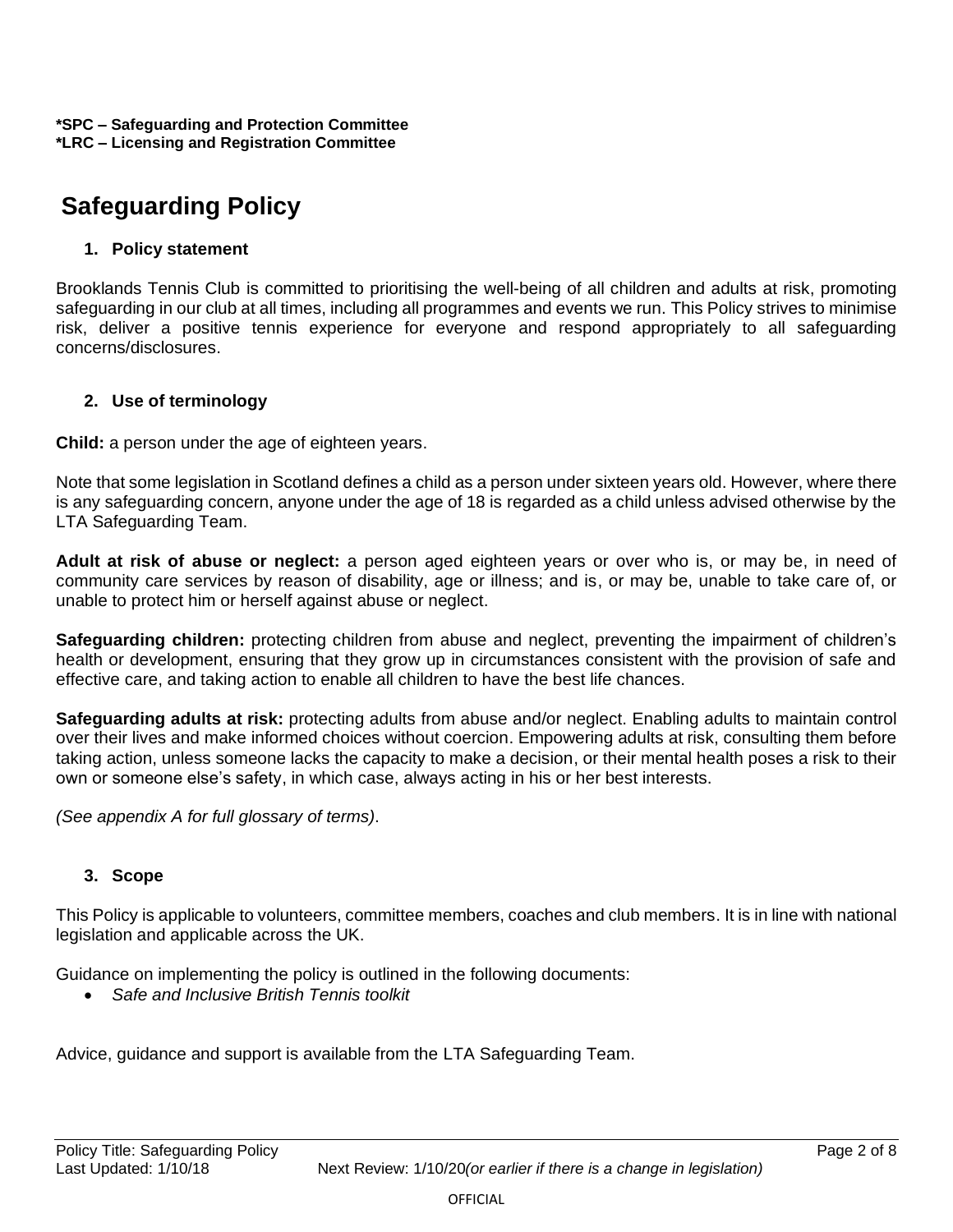**4. Responsibility for the implementation of the Safeguarding Policy, Standards, Code of Conduct and Reporting Procedure**

### *SAFEGUARDING IS EVERYONE'S RESPONSIBILITY: NOT RESPONDING TO A SAFEGUARDING CONCERN IS NOT AN OPTION.*

- Our club's committee has overall accountability for this Policy and its implementation
- Our club Welfare Officer Paul Fellows is responsible for updating this Policy in line with legislative and club developments
- All individuals involved in/present at the club are required to adhere to the Policy and Code of Conduct
- The LTA Safeguarding Team and Tennis Scotland, Tennis Wales and Tennis Foundation Safeguarding Leads can offer support to help clubs proactively safeguard.

### **Where there is a safeguarding concern/disclosure:**

- The individual who is told about, hears, or is made aware of the concern/disclosure is responsible for following the Safeguarding Reporting Procedure. Unless someone is in immediate danger, they should inform their club Welfare Officer, LTA Safeguarding Team or National Safeguarding Lead
- The club Welfare Officer and Safeguarding Leads are responsible for reporting safeguarding concerns to the LTA Safeguarding Team
- The LTA Safeguarding Team is responsible for assessing all safeguarding concern/disclosures that are reported to them and working with the club Welfare Officer and national Safeguarding Leads to follow up as appropriate on a case-by-case basis, prioritising the well-being of the child/ adult at risk at all times. Dependent on the concern/disclosure, a referral may be made to:
	- $\circ$  The police in an emergency (999);
	- o Local Authority Children's Services *(03005551373)*
	- o Local Authority Adult Services *(03001235010)*
	- $\circ$  Designated Officer (England only) for concerns/disclosures about a member of staff, consultant, coach, official or volunteer *(02084877000)*
	- o Disclosure and Barring Service (or Disclosure Scotland; Adult Social Work Team or Health and Social Service Department (Channel Islands) for concerns/disclosures about a member of staff, consultant, coach, official or volunteer *(03000200190)*

### **5. Breaches of the Safeguarding Policy, Standards, Code of Conduct and Reporting Procedure**

Breaches of this Policy and/or failure to comply with the outlined responsibilities may result in the following:

- Disciplinary action leading to possible dismissal and legal action;
- Termination of current and future roles within the club and roles in other clubs, the LTA, Tennis Wales, Tennis Scotland and the Tennis Foundation*.*

Actions taken by staff, consultants, volunteers, officials, coaches inside or outside of the club that are seen to contradict this Policy may be considered a violation of this Policy.

Where an appeal is lodged in response to a safeguarding decision made by the club, the individual should adhere to the club's appeal procedure (please refer to our separate Disciplinary and Appeals Policy).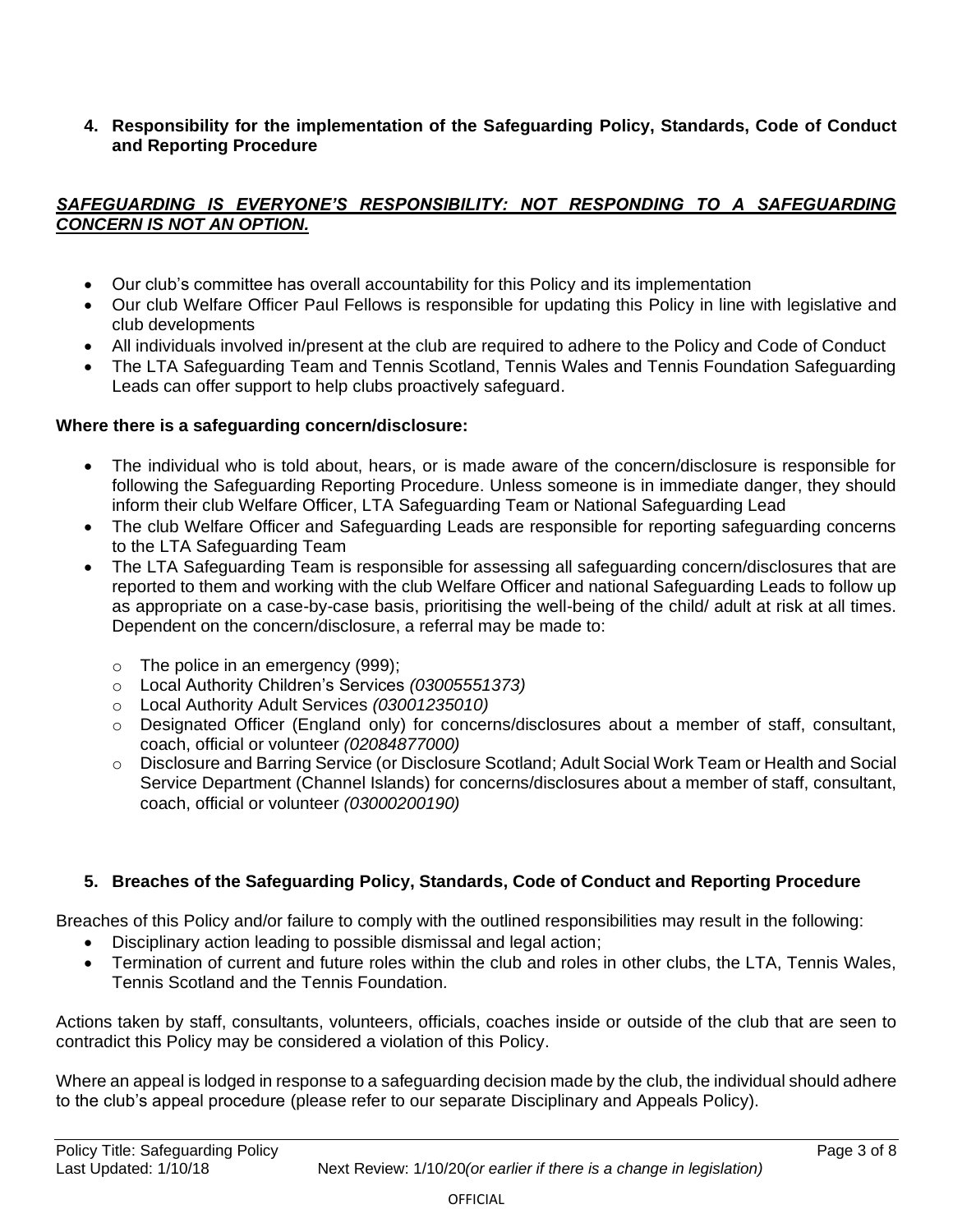## **Safe and Inclusive Code of Conduct**

### **All adult members, coaches, committee and volunteers agree to:**

- Prioritise the well-being of all children and adults at risk at all times
- Treat all children and adults at risk fairly and with respect
- Be a positive role model. Act with integrity, even when no one is looking
- Help to create a safe and inclusive environment both on and off court
- Not allow any rough or dangerous behaviour, bullying or the use of bad or inappropriate language
- Report all allegations of abuse or poor practice to the club Welfare Officer
- Not use any sanctions that humiliate or harm a child or adult at risk
- Value and celebrate diversity and make all reasonable efforts to meet individual needs
- Keep clear boundaries between professional and personal life, including on social media
- Have the relevant consent from parents/carers, children and adults before taking or using photos and videos
- Refrain from making physical contact with children or adults unless it is necessary as part of an emergency or congratulatory (e.g. handshake / high five)
- Refrain from smoking and consuming alcohol during club activities or coaching sessions
- Ensure roles and responsibilities are clearly outlined and everyone has the required information and training
- Request that all parent/carers remain with children or adults at risk that are taking part in team tennis matches for the club
- Avoid being alone with a child or adult at risk unless there are exceptional circumstances
- Refrain from transporting children or adults at risk, unless this is required as part of a club activity (e.g. away match) and there is another adult in the vehicle. If team captains transport children without another adult present then this is a private arrangement between parents and contravenes club recommended policy
- Not abuse, neglect, harm or discriminate against anyone; or act in a way that may be interpreted as such
- Not have a relationship with anyone under 18 for whom they are coaching or responsible for
- Not to have a relationship with anyone over 18 whilst continuing to coach or be responsible for them
- Doing nothing is NOT an option: report all concerns and disclosures as soon as possible, following the Concern Reporting Procedure. If someone is in immediate danger, call the police (999)

\*It is illegal to have a relationship with someone who is under 18 years old if you are in a position of trust; it is illegal to have a sexual relationship with anyone under the age of 16 whether they give consent or not.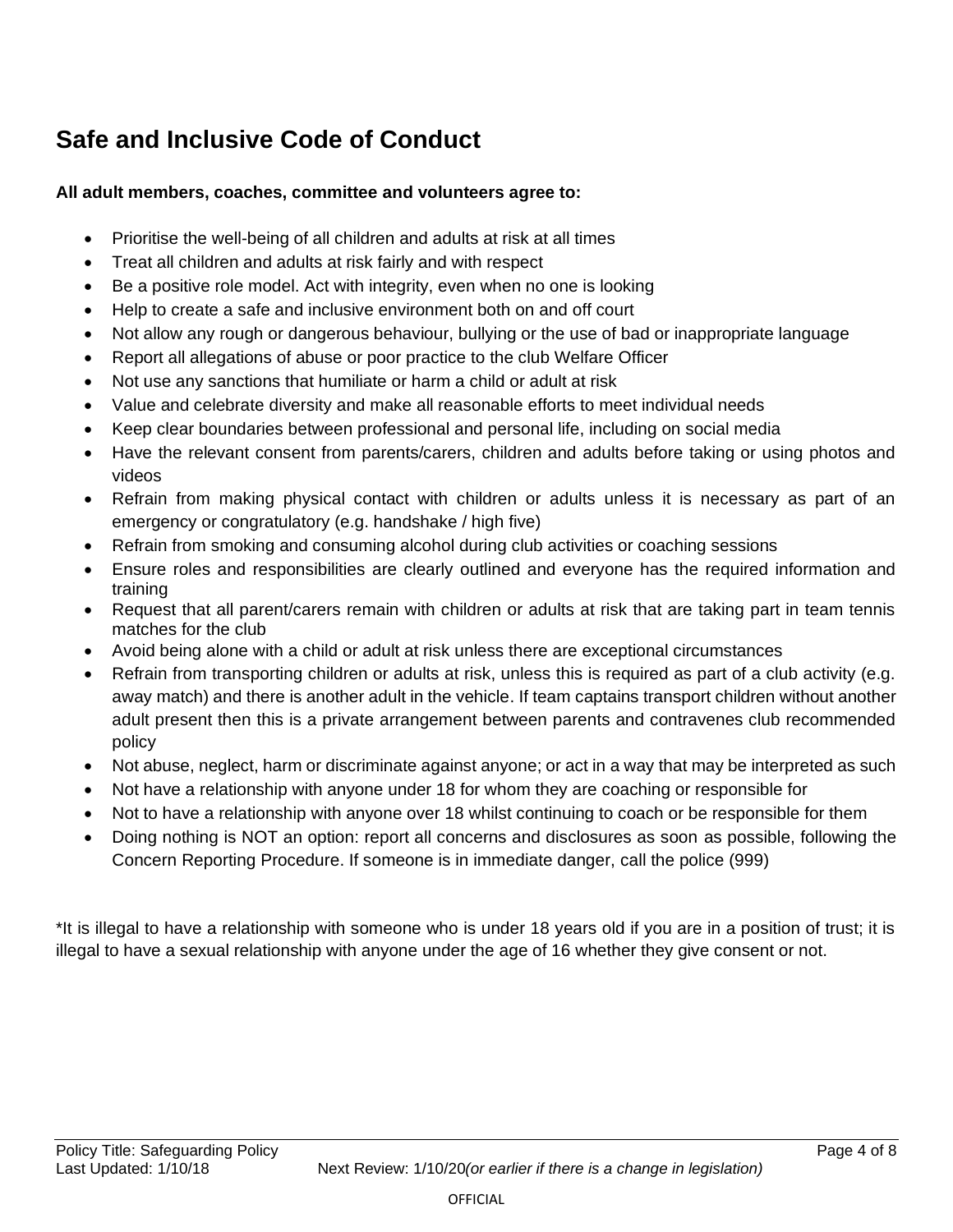### **All children agree to:**

- Be friendly, supportive and welcoming to other children and adults
- Play fairly and honestly
- Respect club staff, volunteers and Officials and accept their decisions
- Behave, respect and listen to your coach
- Take care of your equipment and club property
- Respect the rights, dignity and worth of all participants regardless of age, gender, ability, race, culture, religion or sexual identity
- Not use bad, inappropriate or racist language, including on social media
- Not bully, intimidate or harass anyone, including on social media
- Not smoke, drink alcohol or drugs of any kind on club premises or whilst representing the club at competitions or events
- Talk to the club Welfare Officer about any concerns or worries they have about themselves or others

### **All adults agree to:**

- Positively reinforce your child and show an interest in their tennis
- Use appropriate language at all times
- Be realistic and supportive
- Never ridicule or admonish a child for making a mistake or losing a match
- Treat all children, adults, volunteers, coaches, officials and members of staff with respect
- Behave responsibly at the venue; do not embarrass your child
- Accept the official's decisions and do not go on court or interfere with matches
- Encourage your child to play by the rules, and teach them that they can only do their best
- Deliver and collect your child punctually from the venue
- Ensure your child has appropriate clothing for the weather conditions
- Ensure that your child understands their code of conduct
- Adhere to your venue's safeguarding policy, diversity and inclusion policy, rules and regulations
- Provide emergency contact details and any relevant information about your child including medical history

### *The Code of Conduct should be interpreted in a spirit of integrity, transparency and common sense, with the best interests of children and adults at risk as the primary consideration.*

This Policy is reviewed every two years [or earlier if there is a change in national legislation].

This Policy is recommended for approval by:

Club Welfare Officer: Paul Fellows **Date: 02/11/21** 

Club Committee Chair: Judy Taylor **Date: 01/10/18**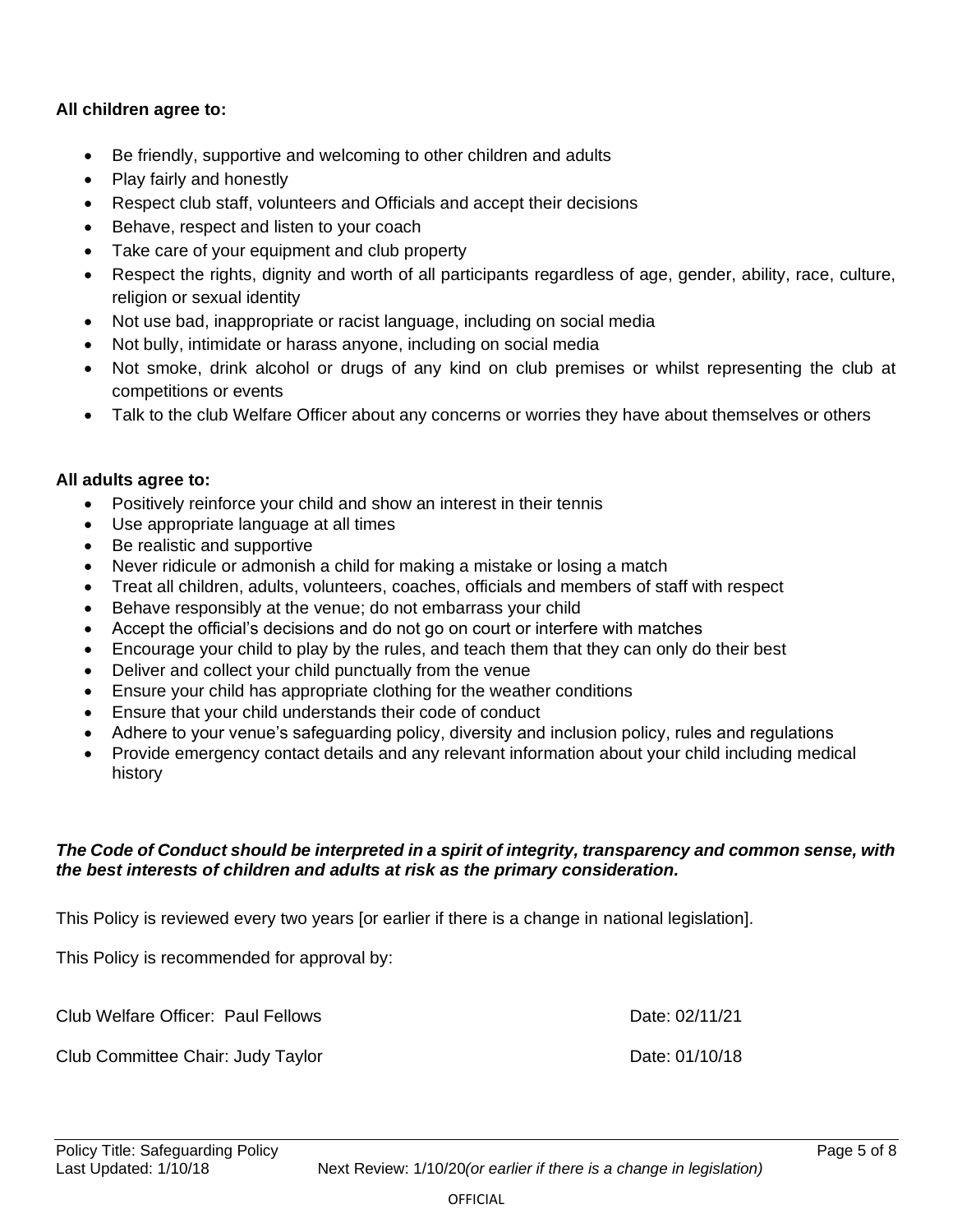## **Appendix A: Glossary of Terms**

**Safeguarding:** protecting **children** from abuse and neglect, preventing the impairment of children's health or development, ensuring that children are growing up in circumstances consistent with the provision of safe and effective care, and taking action to enable all children to have the best life chances. Enabling **adults at risk** to achieve the outcomes that matter to them in their life; protecting their right to live in safety, free from abuse and neglect. Empowering and supporting them to make choices, stay safe and raise any concerns. Beginning with the assumption that an individual is best-placed to make decisions about their own wellbeing, taking proportional action on their behalf only if someone lacks the capacity to make a decision, they are exposed to a lifethreatening risk, someone else may be at risk of harm, or a criminal offence has been committed or is likely to be committed.

### **Abuse and neglect**

**Physical abuse:** A form of abuse which may involve hitting, shaking, throwing, poisoning, burning or scalding, drowning, suffocating or otherwise causing physical harm to a child or adult at risk. Physical harm may also be caused when a parent or carer fabricates the symptoms of, or deliberately induces illness

**Sexual abuse:** Involves forcing or enticing a child or young person to take part in abuse sexual activities, not necessarily involving a high level of violence, whether or not the child is aware of what is happening. The activities may involve physical contact, including assault by penetration (for example, rape or oral sex) or non-penetrative acts such as masturbation, kissing, rubbing and touching outside of clothing. They may also include non-contact activities, such as involving children in looking at, or in the production of, sexual images, watching sexual activities, encouraging children to behave in sexually inappropriate ways, or grooming a child in preparation for abuse (including via the internet). Sexual abuse is not solely perpetrated by adult males. Women can also commit acts of sexual abuse, as can other children

**Emotional abuse:** The persistent emotional maltreatment of a child or adult at risk such as to cause severe and persistent adverse effects on their emotional development. It may involve conveying to a child/ adult at risk that they are worthless or unloved, inadequate, or valued only insofar as they meet the needs of another person; not giving them opportunities to express their views; deliberately silencing them or 'making fun' of what they say or how they communicate. It may feature age or developmentally inappropriate expectations being imposed, including interactions that are beyond a child or adult at risk's developmental capability, as well as overprotection and limitation of exploration and learning, or preventing them participating in normal social interaction. It may involve seeing or hearing the ill-treatment of another. It may involve serious bullying (including cyber bullying), causing a child or adult at risk to feel frightened or in danger, or the exploitation or corruption of children. Some level of emotional abuse is involved in all types of maltreatment of a child, though it may occur alone.

**Neglect:** The persistent failure to meet a child/ adult at risk's basic physical and/or psychological needs, likely to result in the serious impairment of their health or development. It may involve a parent or carer failing to:

- $\circ$  provide adequate food, clothing and shelter (including exclusion from home or abandonment);
- o protect a child/ adult at risk from physical and emotional harm or danger;
- $\circ$  ensure adequate supervision (including the use of inadequate care-givers); or
- o ensure access to appropriate medical care or treatment.

It may also include neglect of, or unresponsiveness to, a child's or adult at risk's basic emotional needs. Neglect may occur during pregnancy as a result of maternal substance abuse.

### **Additional examples of abuse and neglect of adults at risk**

**Financial abuse**: having money or property stolen; being defrauded; being put under pressure in relation to money or other property; and having money or other property misused.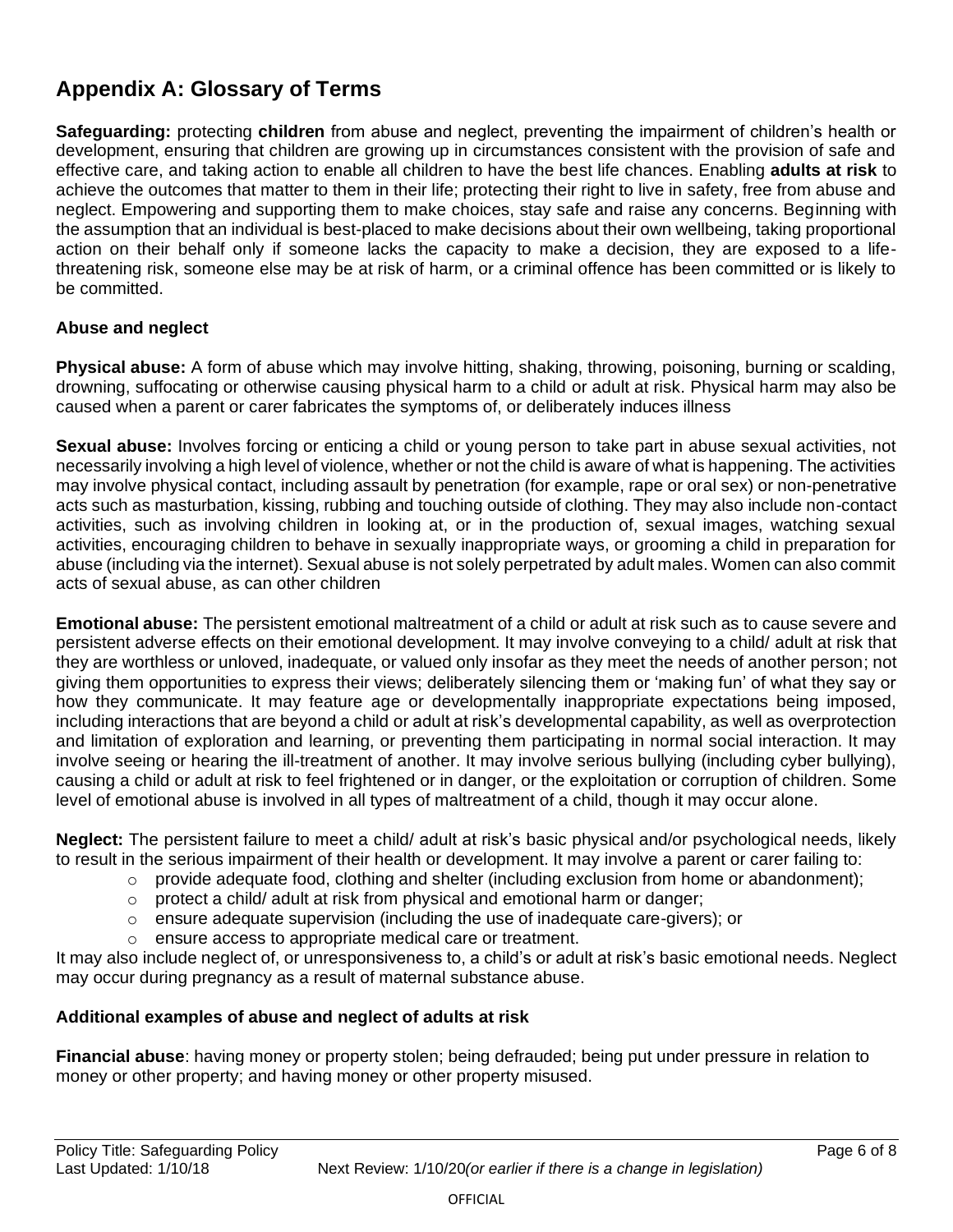**Discriminatory abuse**: treating someone in a less favourable way and causing them harm, because of their age, gender, sexuality, gender identity, disability, socio-economic status, ethnic origin, religion and any other visible or non-visible difference.

**Domestic abuse**: includes physical, sexual, psychological or financial abuse by someone who is, or has been a partner or family member. Includes forced marriage, female genital mutilation and honour-based violence (an act of violence based on the belief that the person has brought shame on their family or culture). Domestic abuse does not necessarily involve physical contact or violence.

**Psychological abuse:** including emotional abuse, threats of harm or abandonment, deprivation of contact, humiliation, blaming, controlling, intimidation, coercion, harassment, verbal abuse, isolation or withdrawal from services or supportive networks.

**Organisational abuse**: where the needs of an individual are not met by an organisation due to a culture of poor practice or abusive behaviour within the organisation.

**Self-neglect:** behaviour which threatens an adult's personal health or safety (but not that of others). Includes an adult's decision to not provide themselves with adequate food, clothing, shelter, personal hygiene, or medication (when indicated), or take appropriate safety precautions

**Modern slavery**: encompasses slavery, human trafficking, criminal and sexual exploitation, forced labour and domestic servitude. Traffickers and slave masters use whatever means they have at their disposal to coerce, deceive and force individuals into a life of abuse, servitude and inhumane treatment.

- A person who is being abused may experience more than one type of abuse
- Harassment, and bullying are also abusive and can be harmful
- Female Genital Mutilation (FGM) is now recognised as a form of physical, sexual and emotional abuse that is practised across the UK
- Child Sexual Exploitation is recognised as a form of sexual abuse in which children are sexually exploited for money, power or status
- Child trafficking is recognised as child abuse where children are often subject to multiple forms of exploitation. Children are recruited, moved or transported to, or within the UK, then exploited, forced to work or sold
- People from all cultures are subject to abuse. It cannot be condoned for religious or cultural reasons
- Abuse can have immediate and long-term impacts on someone's well-being, including anxiety, depression, substance misuse, eating disorders and self-destructive Conducts, offending and anti-social **Conduct**
- Those committing abuse are most often adults, both male and female. However, child-to-child abuse also takes place.